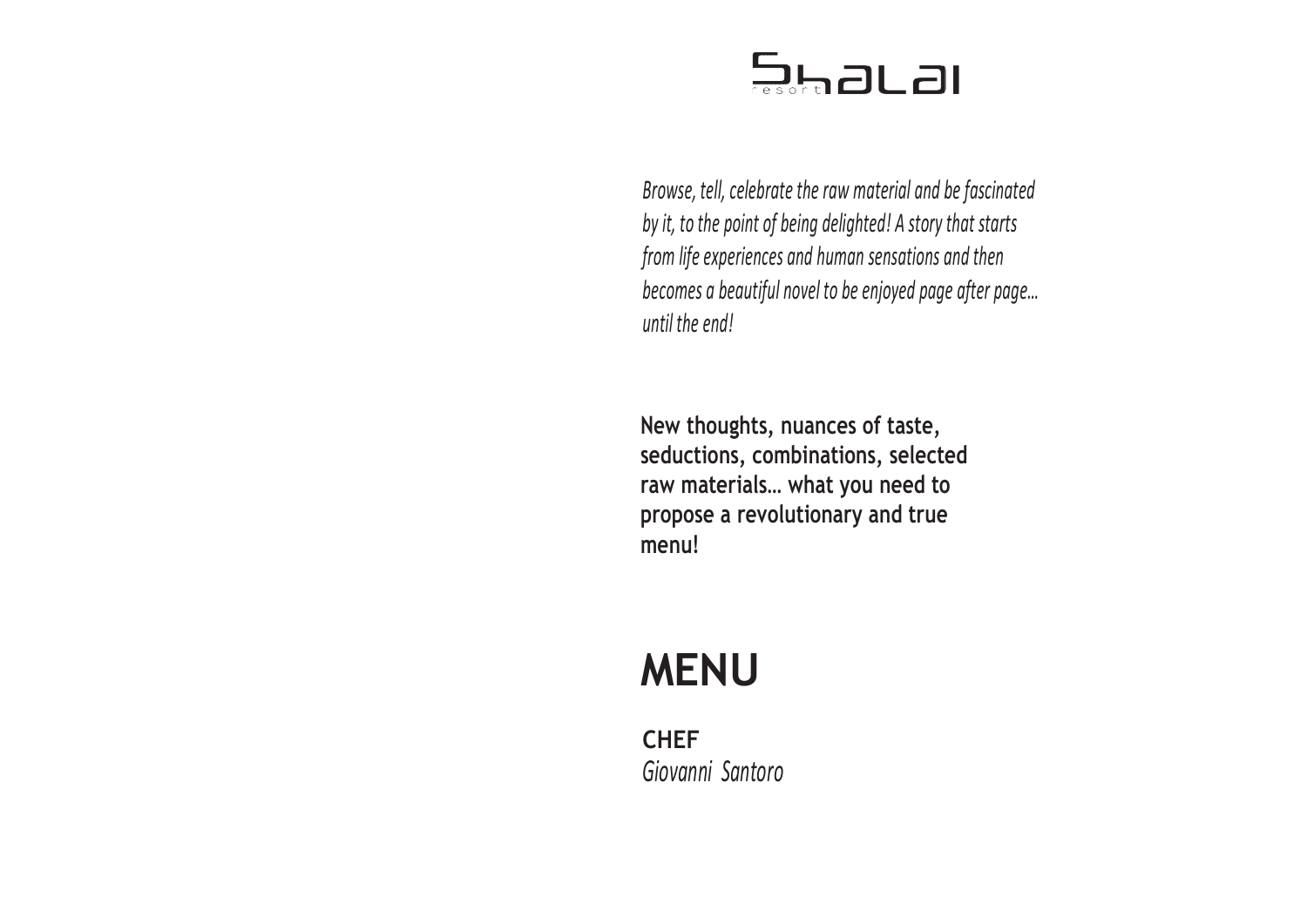

In addition to the menu we offer the possibilità to request meals for celiacs, vegetarians or vegans It is very important that, before you order, you inform us about any your allergies or intolerances Our staff is alwaysat your alsposal for any questions and explanations

List of allergenic ingredients used in thi place and present Annex II of the

EU Reg. No. 1169/2011 "substances or products causing allergies or intollerances" ce and pres<br>lucts causin<br>ellfish<br>ed)<br>s

- 
- Crustaceans and products based on shellfish
- Eggs and by-products
- Fish and products based on fish
- Peanuts and peanut based products
- Soy and soy-based products
- Milk and dairy products (lactose included)
- Fruits in shell and their by-products
- <table>\n<tbody>\n<tr>\n<td>(1)</td>\n<td>General containing gluten</td>\n</tr>\n<tr>\n<td>(2)</td>\n<td>Crustaceans and product</td>\n</tr>\n<tr>\n<td>(3)</td>\n<td>Eggs and by-products</td>\n</tr>\n<tr>\n<td>(4)</td>\n<td>Fish and products based</td>\n</tr>\n<tr>\n<td>(5)</td>\n<td>Peanuts and peanut bas</td>\n</tr>\n<tr>\n<td>(6)</td>\n<td>Soy and soy-based prod</td>\n</tr>\n<tr>\n<td>(7)</td>\n<td>Millk and dairy products</td>\n</tr>\n<tr>\n<td>(8)</td>\n<td>Fruits in shell and their b</td>\n</tr>\n<tr>\n<td>(9)</td>\n<td>Celer ⑨ Celery and products based on celery
- ⑩ Mustard and mustard-based products
- Sesame seeds and sesame seeds-based products
- Sulphur dioxide and sulphites in concentrations above 10mg/kg
- Lupine and lupine-based products
- ⑭ Molluscs and products based on mollusks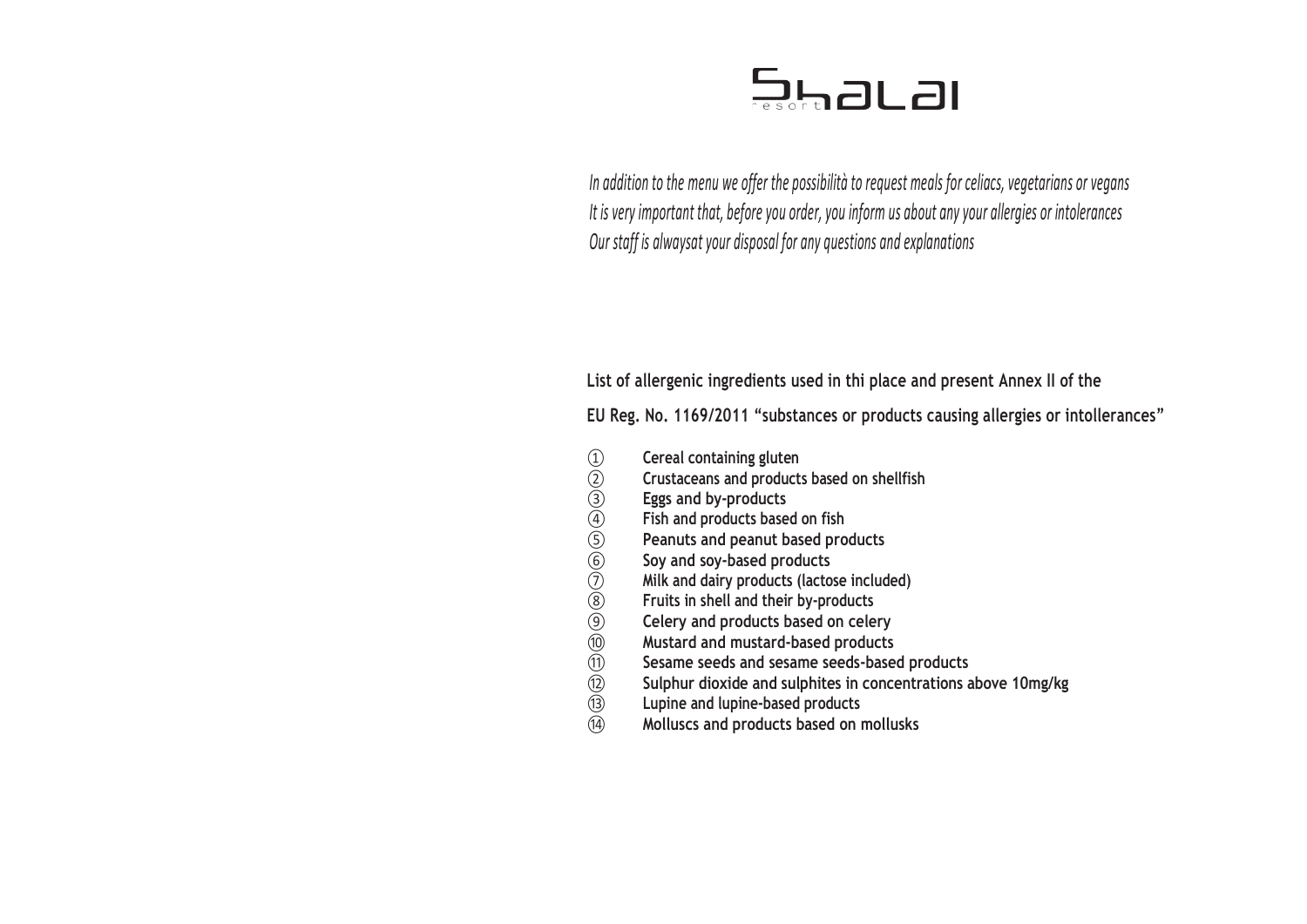# Tasting menu "Mongibello"

Meat menu (for all components in the table)

CIAMBELLA DI CAMPO Artichoke soufflé, smoked potatoes cream, baked ricotta cheese mousse, Sicilian bianchetto truffle ③⑦

A PUNTA DI COLTELLO Pine needles smoked veal tartare with Sicilian cheese fondue and juniper  $(7)$ ⑦

CARRUBO Carob cavatello with duck white ragù, "cavulicedda" cream, cavulicedda" blue cheese fondue and candied orange  $(1)(3)(7)(9)(2)$ 

IL GIOCO NEL PIATTO Cube roll beef, BBQ vegetables and orange honey mustard sauce ①③⑥⑦⑩⑫

**TRAGUARDI** Glazed beef cheek, vanilla carrot noodle, salted spiced caramel ①⑥⑦⑨

Shalai style cannolo with ricotta cheese  $(1)(3)(7)(8)(2)$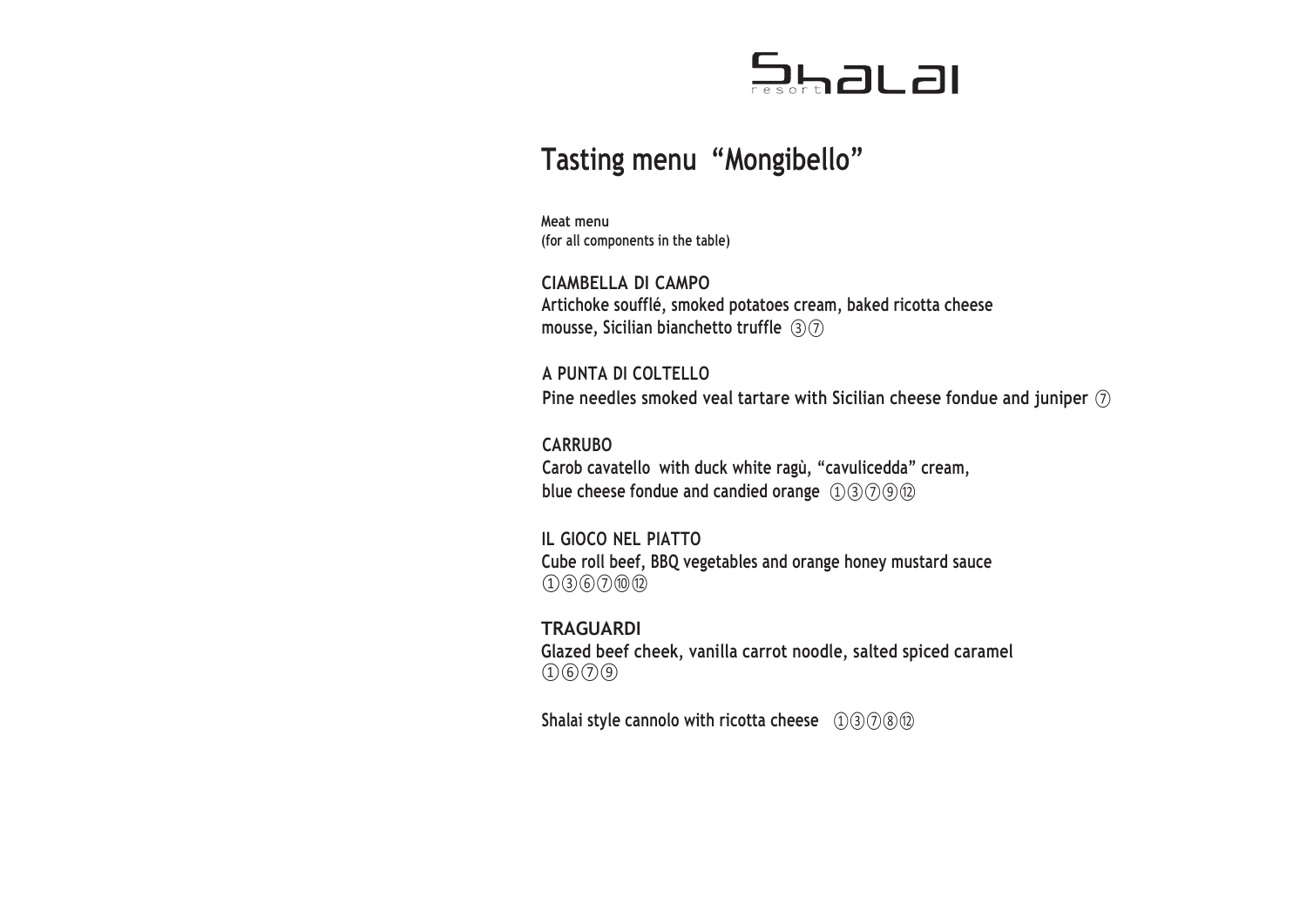## Tasting menu "Leggende di Mare"

-fish menu (for all components in the table)

ROSSO D'INVERNO Raw red shrimp, sea truffels, caviar and sea water foam  $(2)(4)(7)(4)$  $(2) \times (4) \times (14)$ 

TRAMONTO AL MARE Grilled cuttlefish, fresh ricotta cheese cream with verdello, cuttlefish ink sauce and asparagus salad  $\mathcal{A}\mathcal{D}$ 

ORO ROSSO Warm shellfish soup with broken spaghetti, dried tomato powder and verdello  $(1)(2)(4)(9)$ 

GIOCOSITA' DEI GUSTI Cod cooked with scented extra virgin olive oil, Jerusalem artichoke and onion with raspberry vinegar (4)(12)

ROMBO AD ALTA QUOTA Fried turbot fish, herring mayonnaise, Sicilian truffle and wild fennel cream  $(1)(4)$  $(1)(4)$ 

LUMÌA Lemon in all its consistencies  $(1)(3)(5)(7)$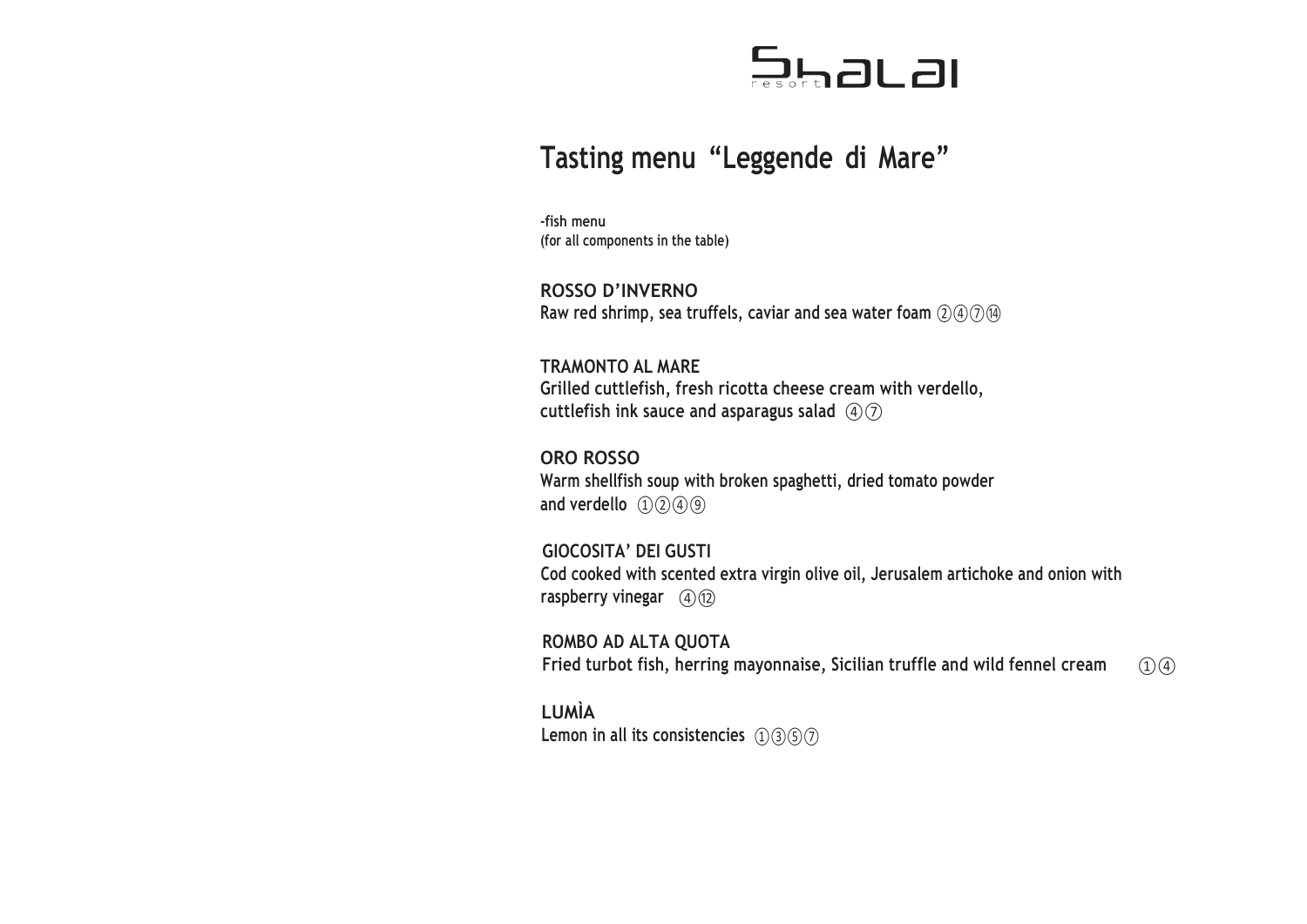# Tasting menu "Fai tu Giovanni"

-8 courses chef's choise (for all components in the table)

It is the story of the stories of a journey marked by a pleasure that grows and materializes in each of the eight courses provided, including those based on meat and the others based on fish A revolutionary journey that will always amaze and intrigue you in an atmosphere of tastes that play with each other and that will involve you!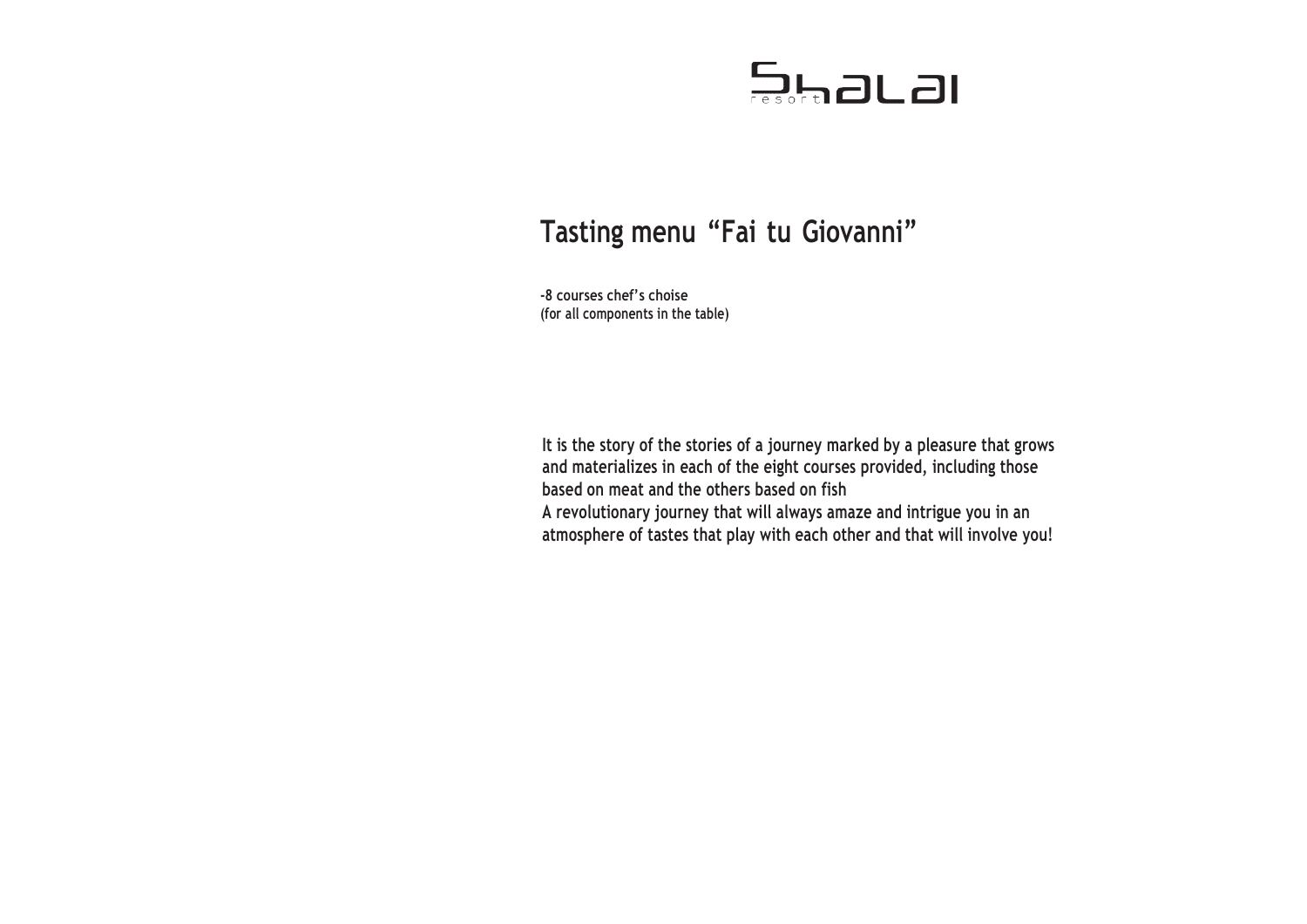## **Starters**

### A PUNTA DI COLTELLO

Pine needles smoked veal tartare with Sicilian cheese fondue and juniper ⑦

### **TRAGUARDI**

Glazed beef cheek, vanilla carrot noodle and salted spiced caramel ①⑥⑦⑨

### CIAMBELLA DI CAMPO

Artichoke soufflé, smoked potatoes cream, baked ricotta cheese mousse, Sicilian bianchetto truffle ③⑦

## ROSSO D'INVERNO

Raw red shrimp, sea truffels, caviar and sea water foam  $(2)(4)(7)(4)$ 

### TRAMONTO AL MARE Grilled cuttlefish, fresh ricotta cheese cream with verdello, cuttlefish ink sauce and asparagus salad  $\widehat{(4)}$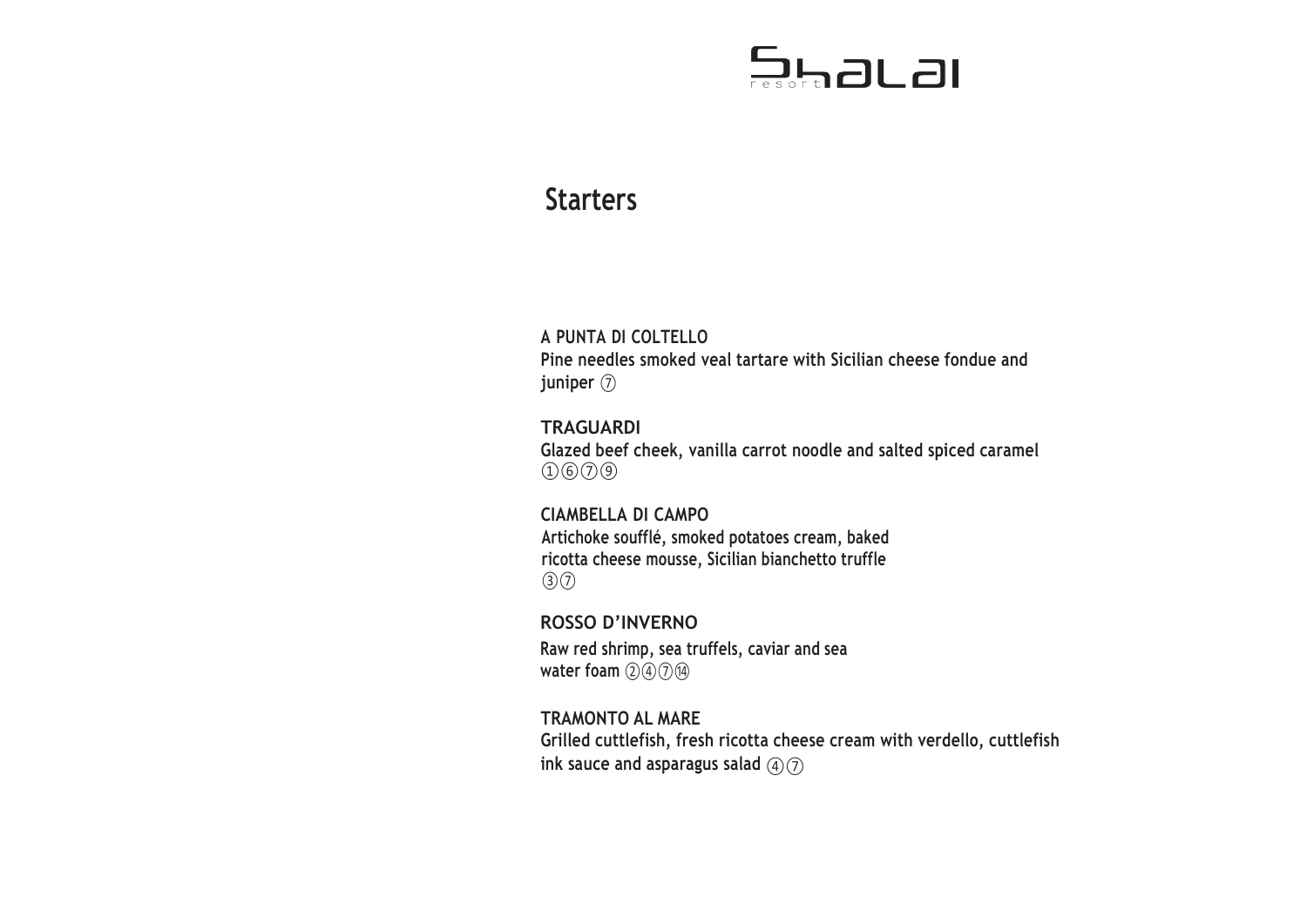## Pasta and soups

### CARRUBO

Carob cavatello with duck white ragù, "cavulicedda" cream, blue cheese fondue and candied orange ①③⑦⑨⑫

### RISOTTO DI MONTAGNA

Carnaroli rice creamed with caprino girgentano cheese, pear puree in Marsala wine, wild herbs and candied lemon  $(7)$ 

⑦⑨⑫

### MACCO IN FERMENTO

Fresh pasta tortelli with goat ricotta and Nocellara extra virgin olive oil,small fava beans cream, fermented shallot cream and toasted breadcrumbs  $(1)(3)(7)$ 

**MATRIOSKA** Artisan black spaghetti, fresh sea urchins, three spring onion sauce and raw cuttlefish noodles  $(1)(4)(14)$ 

### ORO ROSSO

Warm shellfish soup with broken spaghetti, dried tomato powder and verdello  $①②④③$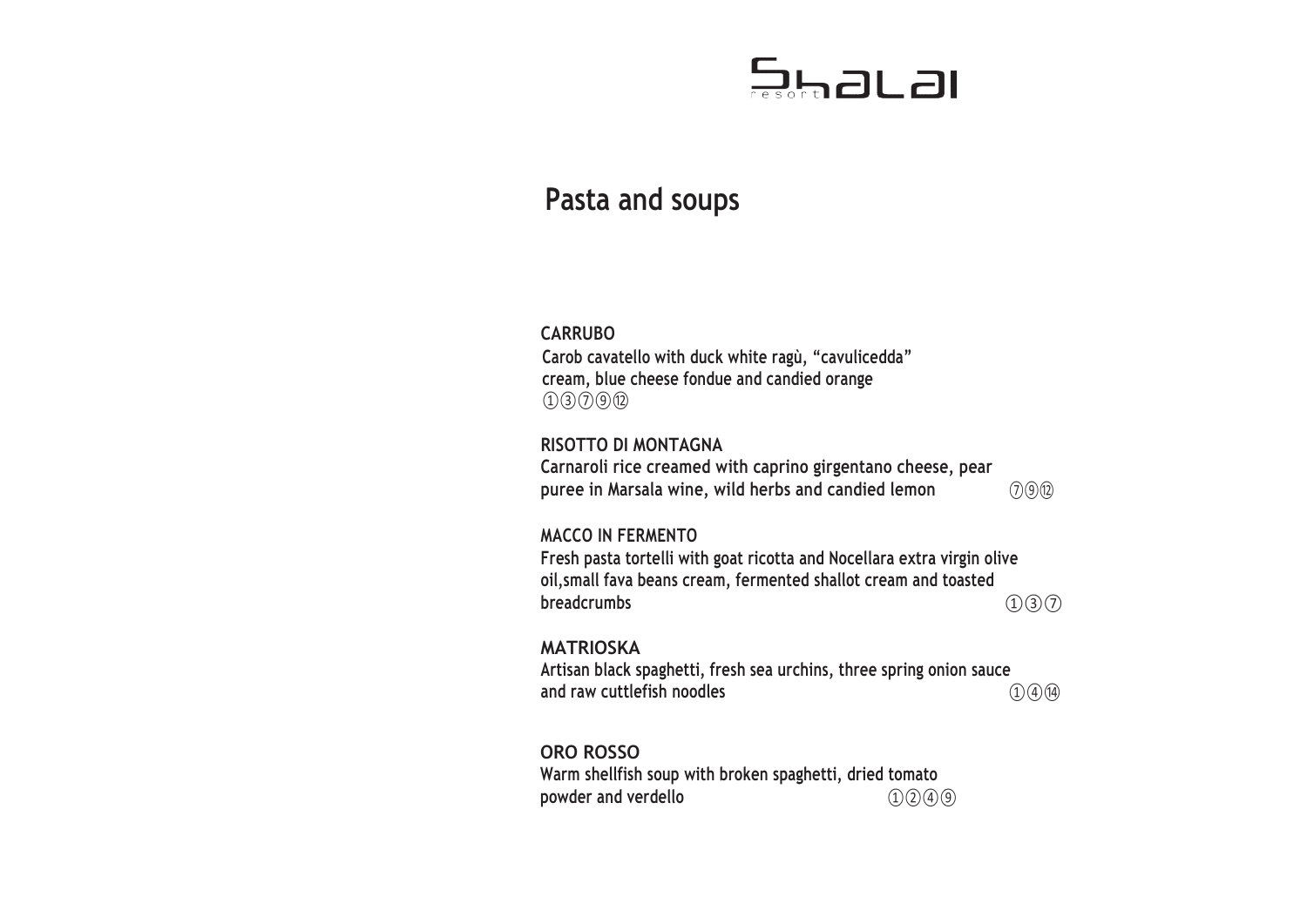# $5472L$ al

## Meat and fish

IL GIOCO NEL PIATTO Cube roll beef, BBQ vegetables and orange honey mustard sauce  $(1)(3)(6)(7)(0)(2)$ 

PREGIATO Crispy rack of lamb, braised white cabbage and mushrooms  $(1)$  (0) (9)

**SELVATICO** Breast and leg pigeon in two cooking, Nero d'Avola passito reduction and seared fennel with butter  $(1)(7)(9)(2)$ 

GIOCOSITA' DEI GUSTI Cod cooked with scented extra virgin olive oil, Jerusalem artichoke and onion with raspberry vinegar  $\alpha$  (12)

ROMBO AD ALTA QUOTA Fried turbot fish, herring mayonnaise, Sicilian  $(1)(4)(8)(9)$ truffle and wild fennel cream  $\mathcal{O}(4)$